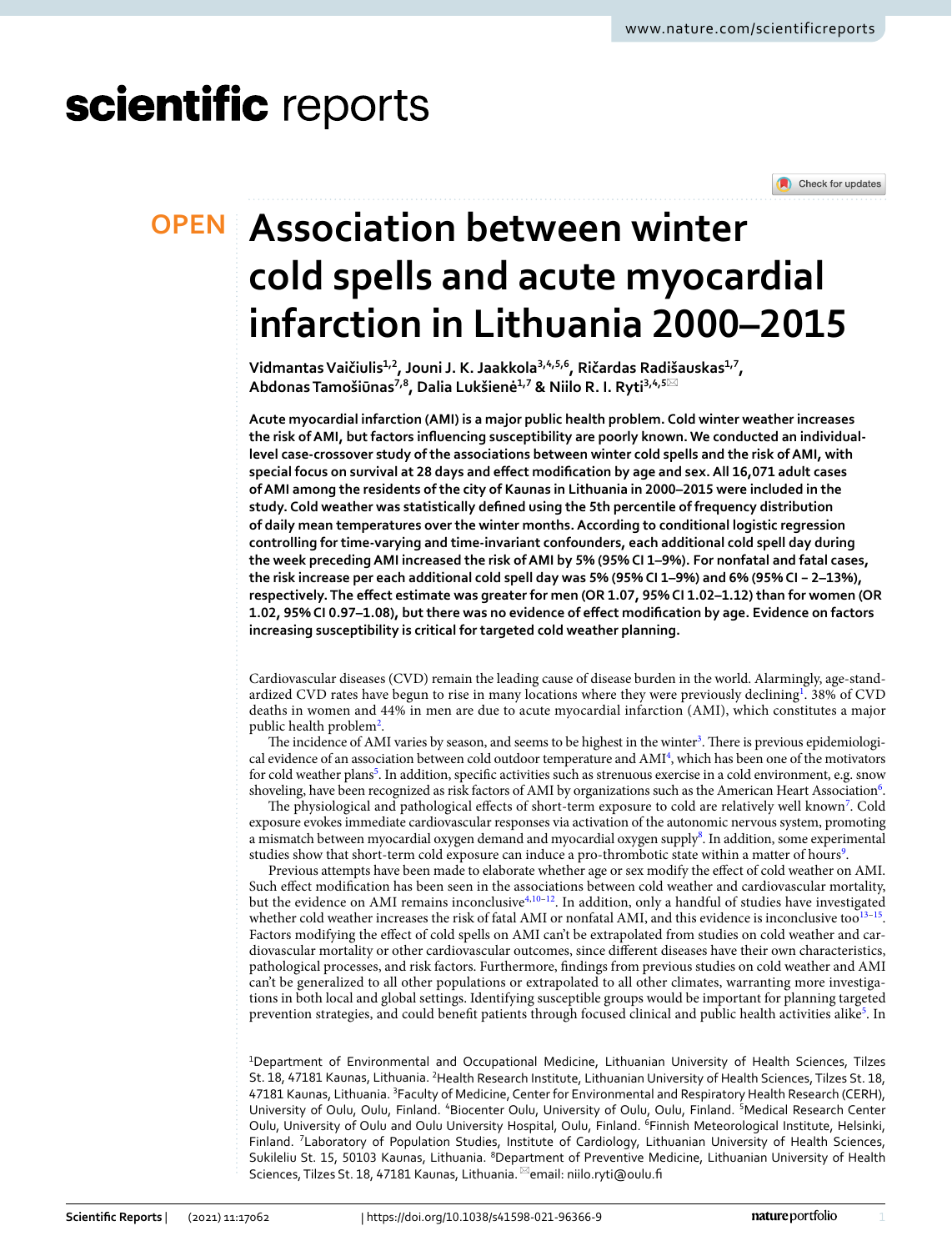| Characteristic  | Winter, n (%) | All, $n$ $(\%)$ |
|-----------------|---------------|-----------------|
| All cases       | 4165 (100)    | 16,071 (100)    |
| Nonfatal AMI    | 3142 (75.4)   | 12,329 (76.7)   |
| Fatal AMI       | 1023 (24.6)   | 3742 (23.3)     |
| Men             | 2435 (100)    | 9421 (100)      |
| Nonfatal AMI    | 1760 (72.3)   | 6941 (73.7)     |
| Fatal AMI       | 675 (27.7)    | 2480 (26.3)     |
| Women           | 1730 (100)    | 6650 (100)      |
| Nonfatal AMI    | 1382 (79.9)   | 5388 (81.0)     |
| Fatal AMI       | 348 (20.1)    | 1262 (19.0)     |
| 25-64 Years     | 2032 (100)    | 7800 (100)      |
| Non-fatal AMI   | 1423 (70.0)   | 5588 (71.6)     |
| Fatal AMI       | 609 (30.0)    | 2212 (28.4)     |
| $\geq 65$ years | 2133 (100)    | 8271 (100)      |
| Nonfatal AMI    | 1719 (80.6)   | 6741 (81.5)     |
| Fatal AMI       | 414 (19.4)    | 1530 (18.5)     |
| 2000-2003       | 1032 (100)    | 4089 (100)      |
| Nonfatal AMI    | 793 (76.8)    | 3147 (77.0)     |
| Fatal AMI       | 239 (23.2)    | 942 (23.0)      |
| 2004-2007       | 1162 (100)    | 4443 (100)      |
| Nonfatal AMI    | 878 (75.6)    | 3411 (76.8)     |
| Fatal AMI       | 284 (24.4)    | 1032 (23.2)     |
| 2008-2011       | 1045 (100)    | 4036 (100)      |
| Nonfatal AMI    | 789 (75.5)    | 3116 (77.2)     |
| Fatal AMI       | 256 (24.5)    | 920 (22.8)      |
| 2012-2015       | 926 (100)     | 3503 (100)      |
| Nonfatal AMI    | 682 (73.7)    | 2655 (75.8)     |
| Fatal AMI       | 244 (26.4)    | 848 (24.2)      |

<span id="page-1-0"></span>**Table 1.** Characteristics of the study population of all consecutive AMI cases in Kaunas during the study years 2000–2015, by type of AMI, age, sex and time period.

addition, assessment of the diferent outcomes of AMI during cold weather could contribute to a bigger picture of the public health problem.

The general objective of this study was to quantify the associations between cold winter weather and AMI in the general population. The specific objectives were to identify susceptible groups i.e. to assess effect modification by age and sex, and to elaborate whether cold weather is more strongly associated with fatal than nonfatal AMI. An individual-level case-crossover study was conducted to answer the following a priori study questions: (a) do winter cold spells increase the risk of nonfatal AMI, fatal AMI, or both; (b) is the association between cold spells and AMI stronger in men than in women; (c) is the association between cold spells and AMI stronger in the elderly than in the young adults?

### **Results**

A total of 16,071 adult cases of AMI were recorded in Kaunas during the study years of 2000–2015. 4165 of these occurred during the winter months. 3142 (75.4%) of these experienced nonfatal AMI, while 1023 cases (24.6%) experienced fatal AMI, based on survival at 28 days afer the onset of symptoms. Case-fatality rate did not change substantially over the study period 2000–2015. Table [1](#page-1-0) shows the characteristics of the study population.

Table [2](#page-2-0) shows the descriptive statistics of weather in Kaunas 2000–2015. The 5th percentile threshold for winter cold spells was − 13.9 °C. The 5th percentile threshold of the annual, instead of winter, frequency distribution of daily temperatures used in sensitivity analyses was − 7.6 °C.

Based on conditional logistic regression, there was a positive association between winter cold spells and AMI in Kaunas 2000–2015. When using the absolute number of cold spell days during the week preceding AMI as a continuous explanatory variable, each additional cold spell day during the Hazard Period increased the risk of AMI by 5% (odds ratio (OR) 1.05, 95% confdence interval (95% CI) 1.01–1.09). For nonfatal and fatal cases, the risk per each additional cold spell day was 5% (OR 1.05, 95% CI 1.01–1.09) and 6% (OR 1.06, 95% CI 0.98–1.13), respectively. Figure [1](#page-2-1) shows the association between≥1,≥2,≥3, and≥4 consecutive winter cold spells days and the risk of AMI, the risk of nonfatal AMI, and the risk of fatal AMI.

Results of the subgroup analyses by sex, age and outcome at 28 days are presented in Table [3](#page-2-2). Winter cold spells were associated with an increased risk of AMI in both age groups 25–64 years and≥65 years. There was no diference between the efect estimates, i.e. age did not modify the association between winter cold spells and AMI (Table [3](#page-2-2)). Te association seemed stronger in men (OR 1.07, 95% CI 1.02–1.12) than in women (OR 1.02, 95% CI 0.97–1.08). However, this diference was not statistically signifcant, z-test 1.32, *p*=0.18 (Table [3\)](#page-2-2).

2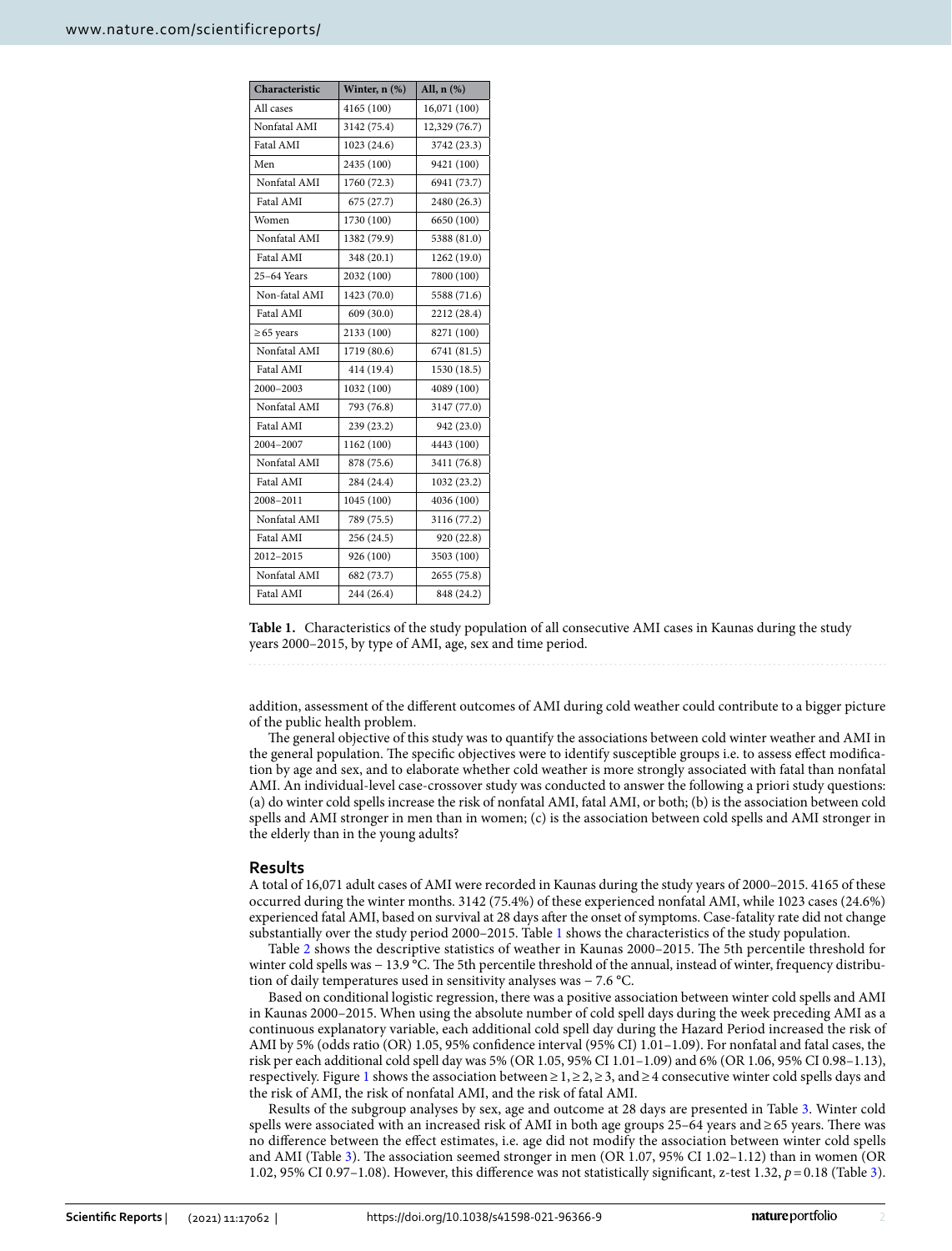|                                                                  | Winter               | All                |
|------------------------------------------------------------------|----------------------|--------------------|
| Mean of daily T <sub>average</sub> (SD), °C                      | $-2.49(5.81)$        | 7.66(8.90)         |
| $T_{average}$ (min, max (range)), °C                             | $-25.2 - 10.2(35.4)$ | $-25.2-27.1(52.3)$ |
| T average quartiles Q1, Q2, Q3, °C                               | $-5.7, -1.0, 1.5$    | 1.2, 7.8, 15.0     |
| 5th percentile threshold T <sub>average</sub> , °C               | $-13.9$              | $-7.6$             |
| Days with $T_{\text{average}}$ < 5th percentile threshold, n (%) | 73(5.1)              | 293(5.0)           |
| $2000 - 2003$ , n $(\%)$                                         | 18 (24.7)            | 57 (19.5)          |
| $2004 - 2007$ , n $(\%)$                                         | 16(21.9)             | 78 (26.6)          |
| $2008 - 2011$ , n $(\%)$                                         | 17(23.3)             | 87 (29.7)          |
| $2012 - 2015$ , n $(\%)$                                         | 22(30.1)             | 71 (24.2)          |

<span id="page-2-0"></span>**Table 2.** Descriptive statistics of outdoor temperature (T) in Kaunas during the study years 2000–2015.



<span id="page-2-1"></span>**Figure 1.** Associations between≥1,≥2,≥3, and≥4 winter cold spell days and AMI in Kaunas, 2000–2015, expressed as odds ratios and 95% confdence intervals.

|--|

| Subgroup              | <b>All AMI, OR (95% CI)</b> | Nonfatal AMI, OR (95% CI) | Fatal AMI, OR (95% CI) | z-test $(p)^b$ |
|-----------------------|-----------------------------|---------------------------|------------------------|----------------|
| Men                   | $1.07(1.02 - 1.12)$         | $1.07(1.02 - 1.12)$       | $1.08(0.99 - 1.17)$    | $-0.19(0.85)$  |
| <b>Women</b>          | $1.02(0.97-1.08)$           | $1.02(0.96 - 1.08)$       | $1.02(0.90-1.15)$      | 0(1)           |
| z-test $(p)^a$        | 1.32(0.18)                  | 1.25(0.21)                | 0.76(0.44)             |                |
| $25-64$ years         | $1.05(1.00-1.10)$           | $1.04(0.98 - 1.10)$       | $1.07(0.97 - 1.17)$    | $-0.51(0.61)$  |
| $\geq 65$ years       | $1.05(1.00-1.10)$           | $1.05(1.00-1.11)$         | $1.04(0.93 - 1.16)$    | 0.15(0.88)     |
| $z$ -test $(p)$       | 0(1)                        | $-0.24(0.81)$             | 0.38(0.7)              |                |
| Men 25-64 years       | $1.06(1.01-1.13)$           | $1.07(0.99 - 1.14)$       | $1.06(0.96 - 1.17)$    | 0.15(0.88)     |
| Women 25-64 years     | $1.01(0.92 - 1.11)$         | $0.99(0.90 - 1.10)$       | $1.10(0.86 - 1.40)$    | $-0.78(0.43)$  |
| $z$ -test $(p)$       | 0.87(0.38)                  | 1.24(0.21)                | $-0.28(0.78)$          |                |
| Men $\geq 65$ years   | $1.08(1.01-1.16)$           | $1.07(0.99 - 1.16)$       | $1.13(0.94 - 1.36)$    | $-0.53(0.6)$   |
| Women $\geq 65$ years | $1.03(0.96 - 1.10)$         | $1.04(0.96 - 1.11)$       | $0.99(0.86 - 1.15)$    | $-0.59(0.55)$  |
| $z$ -test $(p)$       | 0.96(0.33)                  | 0.52(0.6)                 | 1.10(0.27)             |                |

<span id="page-2-2"></span>**Table 3.** Associations between winter cold spells and AMI by sex and age in Kaunas, 2000–2015, expressed as odds ratios and 95% confdence intervals. In addition to testing diferences in log odds ratios of the diferent subgroups within each AMI type were used the z-test and p value<sup>a</sup>. The z-test and p-value were also used totest for statistically signifcant (*p* < 0.05) diferences between log odds ratios of nonfatal and fatal AMI in each subgroup.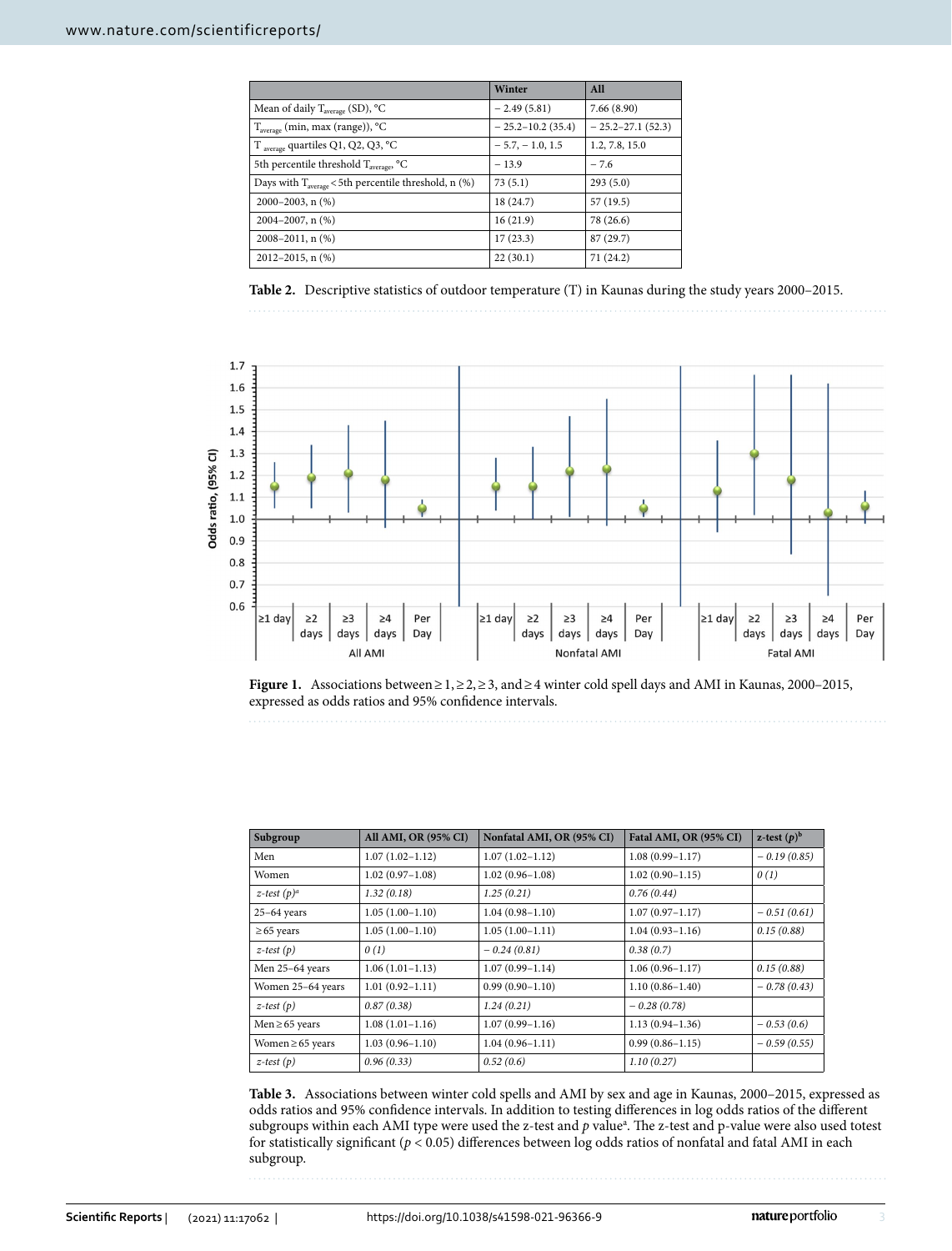| Exposure     | $T_{\min}$ cold spells, OR (95% CI) | $T_{mean}$ cold spells, OR (95% CI) | $T_{\rm max}$ Cold spells, OR (95% CI) |
|--------------|-------------------------------------|-------------------------------------|----------------------------------------|
| $\geq 1$ day | $1.08(0.99 - 1.19)$                 | $1.15(1.05-1.26)$                   | $1.16(1.05-1.27)$                      |
| $\geq$ 2 day | $1.18(1.04-1.34)$                   | $1.19(1.05-1.34)$                   | $1.13(0.99 - 1.29)$                    |
| $\geq$ 3 day | $1.18(1.00-1.40)$                   | $1.21(1.03-1.43)$                   | $1.26(1.06-1.51)$                      |
| $\geq$ 4 day | $1.24(1.01-1.53)$                   | $1.18(0.96 - 1.45)$                 | $1.25(1.02-1.53)$                      |
| Per day      | $1.04(1.01-1.08)$                   | $1.05(1.01-1.09)$                   | $1.05(1.01-1.09)$                      |

<span id="page-3-0"></span>**Table 4.** Results of the sensitivity analyses using daily minimum and maximum, instead of daily mean, temperature in the defnition and assessment of cold spells, expressed as odds ratios and 95% confdence intervals.

| Exposure     | Winter cold spell, winter cases <sup>a</sup> OR<br>$(95\% \text{ CI})$ | Annual cold spell, winter cases <sup>a</sup> OR<br>$(95\% \text{ CI})$ | Annual cold spell, all cases <sup>b</sup> OR<br>$(95\%CI)$ |
|--------------|------------------------------------------------------------------------|------------------------------------------------------------------------|------------------------------------------------------------|
| $\geq 1$ day | $1.15(1.05-1.26)$                                                      | $1.08(1.00-1.16)$                                                      | $1.06(0.99-1.13)$                                          |
| $\geq$ 2 day | $1.19(1.05-1.34)$                                                      | $1.09(1.01-1.18)$                                                      | $1.08(1.00-1.16)$                                          |
| $\geq$ 3 day | $1.21(1.03-1.43)$                                                      | $1.14(1.05-1.25)$                                                      | $1.13(1.03-1.23)$                                          |
| $\geq$ 4 day | $1.18(0.96 - 1.45)$                                                    | $1.17(1.06-1.30)$                                                      | $1.15(1.04-1.26)$                                          |
| Per day      | $1.05(1.01-1.09)$                                                      | $1.02(1.01-1.04)$                                                      | $1.02(1.00-1.04)$                                          |

<span id="page-3-1"></span>**Table 5.** Results of the sensitivity analyses using diferent calendar times for the cold spell defnition and assessment, expressed as odds ratios and 95% confidence intervals. <sup>a</sup>Identically with the main analyses of the study, analysis is limited to cases occurring during the winter months. <sup>b</sup>Analysis includes cases occurring on all months ( $n=16,071$ ).

| Age group  | OR (95% CI)         |
|------------|---------------------|
| $25 - 34$  | $0.82(0.35 - 1.94)$ |
| $35 - 44$  | $1.06(0.85 - 1.31)$ |
| $45 - 54$  | $1.03(0.94 - 1.12)$ |
| $55 - 64$  | $1.06(1.00-1.13)$   |
| $65 - 74$  | $1.03(0.95 - 1.11)$ |
| $75 - 84$  | $1.06(0.99 - 1.14)$ |
| $85 - 94$  | $1.06(0.94 - 1.19)$ |
| $95 - 104$ | $1.39(0.75 - 2.57)$ |

<span id="page-3-2"></span>**Table 6.** Results of the sensitivity analyses using detailed age strata, expressed as odds ratios and 95% confdence intervals.

The subgroup analyses conducted on specific age-sex-strata indicate similar pattern of potential effect modification, i.e. diferences between point estimates are greatest by sex, not age (Table [3\)](#page-2-2). In most age-sex-groups, the estimates between all cases, fatal cases, and nonfatal cases are similar. However, two deviations of this pattern are observed, namely in younger women who have higher estimate for fatal AMI and unity estimate for nonfatal AMI, and in older women, who have higher estimate for nonfatal AMI and unity estimate for fatal AMI (Table [3](#page-2-2)).

The findings of the study remained robust under the several sensitivity analyses. Table [4](#page-3-0) shows the results of the sensitivity analyses using daily minimum or daily maximum temperature, instead of daily mean temperature, in the defnition and assessment of cold spells.

When defning the 5th percentile threshold for cold spells from year-round frequency distributions, instead of winter season frequency distributions, of daily temperatures, the efect estimates for all durations of cold spells were smaller and statistically signifcant, and displayed a similar pattern of an increasing risk of AMI with an increasing duration of cold spell (Table [5\)](#page-3-1). When applying the annual defnition of cold spells to the entire data, i.e. not limiting cases or the occurrence of the cold spells into winter months, the estimates remained largely the same (Table [5\)](#page-3-1).

Sensitivity analyses using detailed 10-year age strata showed no major heterogeneity between the ages 35–94, while the point estimate for those under 35 and those over 94 deviated from the pattern (Table [6](#page-3-2)).

Results of the sensitivity analyses of applying the annual cold spell defnition to specifc age-sex-groups are provided in Table S1 (Supplemental material). Similar with the main analyses, the results indicate greater risk in men than in women, with no efect modifcation by age, and the associations are generally weaker.

4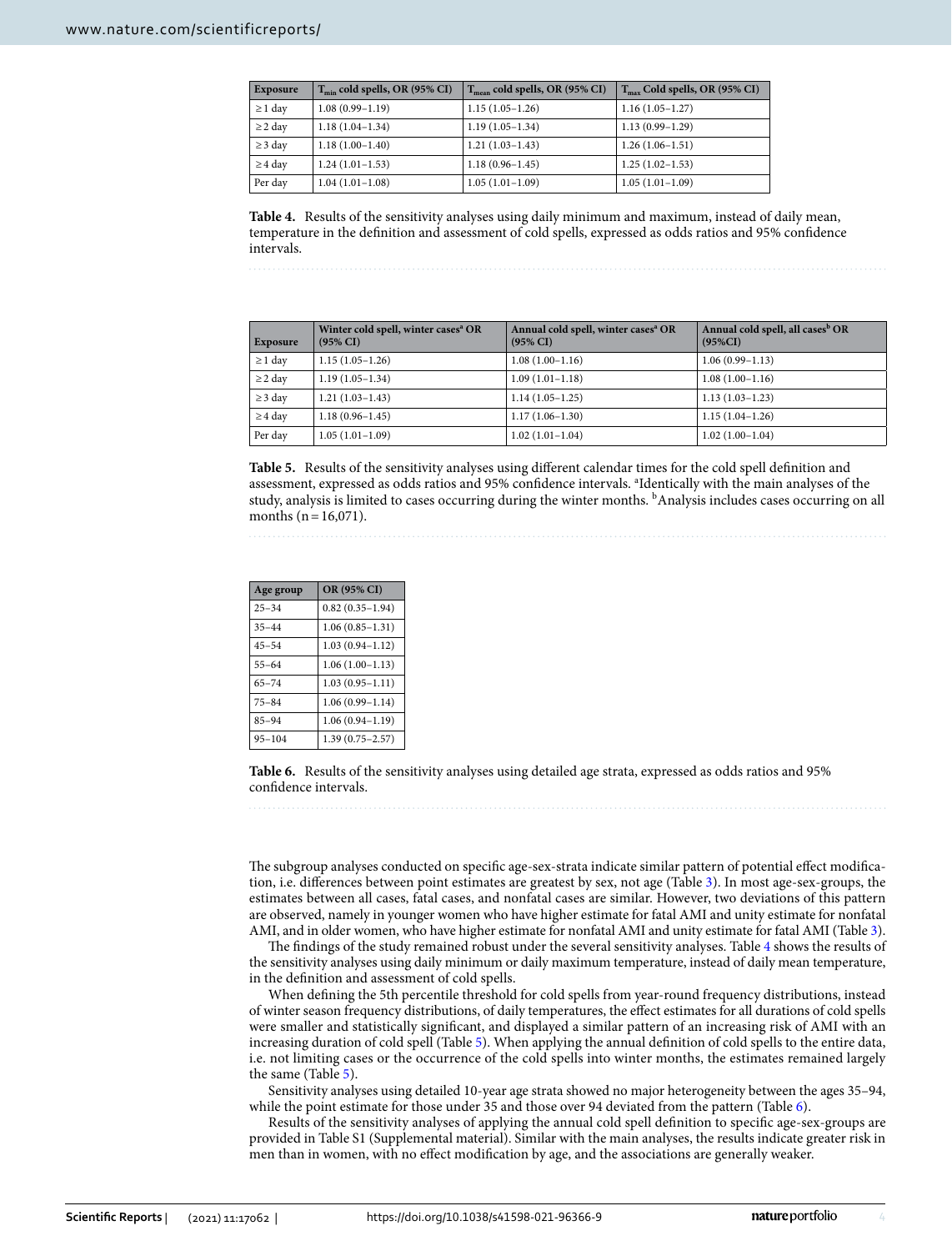### **Discussion**

Tis population-based case-crossover study provided evidence that cold winter weather increases the risk of AMI. Each additional cold spell day during the week preceding AMI increased the risk of AMI approximately 5%. Cold spells seemed to increase the risk of both fatal and nonfatal AMI in similar manner, but random variation in the estimates for fatal AMI makes inference difficult. The effect estimates in both age groups 25–64 and ≥65 years were similar. With the exception of the youngest (25–34 years) and oldest (95–104 years), the more detailed stratified analyses by 10-year age groups did not show heterogeneity between strata. The effect estimates were greater among men compared to women overall and in both age groups, although the diferences were not statistically significant. The findings of the study remained robust in the several sensitivity analyses.

Previous evidence shows that cold weather increases the risk of  $AMI<sup>4</sup>$  $AMI<sup>4</sup>$  $AMI<sup>4</sup>$ , with studies conducted in the different climate regions such as central and western Europe, and Asi[a13](#page-6-11),[14](#page-6-13),[16](#page-6-14),[17](#page-7-0). Our fndings are in agreement with this evidence and provide additional insights of a similar association in Lithuania, where some previous evidence exists on associations between weather and health<sup>[18](#page-7-1)-20</sup>. However, no studies have comprehensively analyzed the impacts of extremely cold weather for AMI in the Baltic States. Most previous studies have focused on fatal  $AMI<sup>14,15,21-23</sup>$  $AMI<sup>14,15,21-23</sup>$  $AMI<sup>14,15,21-23</sup>$  $AMI<sup>14,15,21-23</sup>$ , and fewer studies have used nonfatal AMI as the outcome<sup>[14](#page-6-13),[24](#page-7-5)</sup>. To our knowledge, there are no studies comparing fatal and nonfatal AMI during cold weather, and such a comparison would be difficult to make in retrospect from separate studies due to comparability issues. Our results are in agreement with previous studies that cold weather increases the risk of both fatal and nonfatal AMI, and provide novel evidence that the risk is similar in both outcomes. This finding is interesting, as it suggests that while environmental circumstances may trigger the ischemic event, they don't necessarily infuence the outcome.

There is some previous evidence that age modifies the effect of cold weather on AMI. Studies conducted in England & Wales, France, China, Norway and Italy have shown that the association between cold weather and AMI is stronger in the elderly than it is in the younger<sup>[13](#page-6-11),[17,](#page-7-0)25-27</sup>. On one hand, the increased susceptibility in the elderly might be related to impaired thermoregulation<sup>[28](#page-7-8)</sup>. On the other hand, cold-related changes in blood pressure and plasma cholesterol have been reported to be more pronounced in older people, which might contribute towards a greater risk of ischemia and AMI[28](#page-7-8),[29](#page-7-9). Also, pathways for cold-induced thrombogenesis involve a combination of factors, including hemoconcentration, an infammatory response, and a tendency for an increased state of hypercoagulability, which may be more pronounced in the elderly<sup>[30](#page-7-10)–[33](#page-7-11)</sup>. In our study, the point estimates for the very young and the very old show a pattern similar with previous studies. However, considering all results together, our interpretation is that there wasn't evidence of efect modifcation by age. Disagreement between our results and the previous ones could be related to true diferences in the investigated populations and the underlying comorbidities, but differences in methodology can also play a role. The two studies that used methodology most similar to ours, one conducted in China (Beijing) and one in Czech Republic, both reported that the associations between cold weather and AMI hospitalizations and AMI mortality (respectively) were similar among both age groups<sup>15[,17](#page-7-0)</sup>. Considering that most of the previous studies did not perform statistical testing on whether their observed diferences could be explained by chance, it seems that the question of efect modifcation by age remains open.

There are only a handful of studies on effect modification by sex on the topic of cold spells and AMI. 2 previous studies conducted in China and the United States showed that the association between cold spells and AMI was stronger among men than women<sup>17[,34](#page-7-12)</sup>. However, 2 previous studies from England & Wales and Germany show that effect estimates did not differ between men and women<sup>13[,14](#page-6-13)</sup>. In our study, men seemed more susceptible to the efects of cold weather than women, but the diference was not statistically signifcant. Looking at the patterns of all estimates, this could represent true diferences between sexes even though chance variation makes direct inference impossible. There would be several explanations for this finding. Outdoor work is more common among men than women in Lithuania<sup>[35](#page-7-13)</sup>. Men in Lithuania also retire later than women, and may be thus longer exposed to outdoor weather conditions on the way to and from work. Comorbidity profles are diferent between sexes<sup>[36,](#page-7-14)37</sup>, and behavioral factors and perception of risk may also differ. This remains a highly valuable future study topic to guide decision making.

Tis study has several strengths. We applied a homogenous eligibility criteria based on WHO MONICA criteria, and the procedures of case selection did not vary over time. Another strength of our study is the application of the case-crossover design. Case-crossover design is well-suited for studying transient risk factors over time and space<sup>38</sup>, and the current application controls for time-invariant and time-varying confounders. Because we contrast weather during time period A with weather during time period B, the inference is free of inter-individual changes over time. The 7-day hazard period including the day of AMI accommodates both a potential triggering efect and a potential lagged efect of cold weather. Another strength is that we used winter frequency distribution, instead of the more commonly applied annual frequency distribution, of daily temperatures in the defnition of cold spells<sup>39</sup>. The sensitivity analyses show that our definition was a stronger predictor of AMI than the old definition, and the fndings indicate benefts of preferring seasonal over annual defnitions of cold weather in health studies. Another major strength of the study was the formal quantifcation of heterogeneity between subgroup estimates, which is absent in most studies that investigated efect modifcation of the association between cold weather and AMI<sup>[2](#page-6-1),[13](#page-6-11),[14](#page-6-13),[17,](#page-7-0)[26,](#page-7-18)[27,](#page-7-7)34</sup>. The fact that our analyses didn't reveal statistical significance is noteworthy. It seems that there is no quantitative evidence that age or sex modify the efect of cold weather on AMI. Although some qualitative interpretations can be well-justifed from the patterns of efect estimates in the context of specifc study questions, this notion calls for more studies that specifcally and formally focus on this problem. Finally, our extensive sensitivity analyses to assess the robustness of the results could be considered a strength of the study.

A limitation of our study was that even though the Kaunas Ischemic Heart Disease (IHD) Register is prospective in nature, it still captured cases afer a time delay. It is possible that some cases occurring in Kaunas 2000–2015 were not captured by the method. However, given the extensive data collection protocol, this number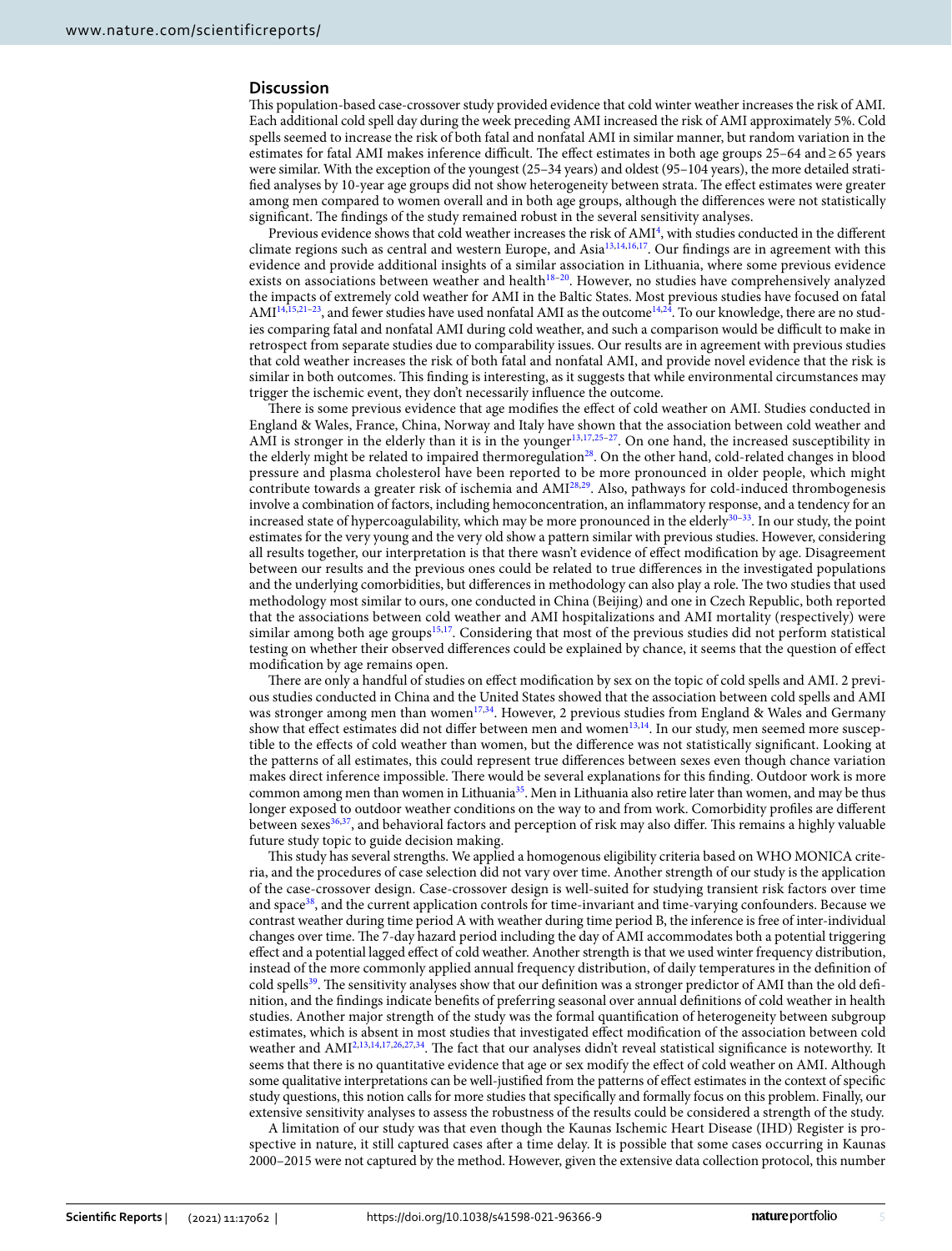is likely to be so small that it does not infuence our results. It is possible that some cases identifed and recorded as AMI represented in fact some other pathology than AMI. Tis is more unlikely in the younger age group (25 to 64 years), because both incident and mortality data in this group were assessed by a combination of symptoms, ECG changes, serum enzyme activity, and autopsy fndings. To some extent, diagnostic misclassifcation is possible in the elderly group aged 65 or more, in which both survivors and non-survivors were recorded according to their clinical diagnosis, without subsequent retrospective verifcation by the other medical records. Tis limitation is common to all studies using the WHO MONICA criteria, and its infuence on our results is probably not signifcant. Another limitation of our study was that it is not possible to ascertain whether the AMI cases had been in the area represented by the Kaunas weather station during the week preceding the AMI. Considering that all cases were a) residents of Kaunas, and b) de facto in the catchment area of the relevant hospital just before AMI, bias is highly unlikely. One more limitation of the study is that we didn't have information on other medical or circumstantial factors which could influence the outcome of AMI. This could be important in cases who underwent cardiopulmonary resuscitation (CPR), for example, because CPR is a procedure with several independent determinants of the outcome. However, CPR and its constituents do not infuence the weather, so it shouldn't be considered a confounder in our statistical setting. The same applies to comorbidities, CCS score, NYHA grade, physical activity, depression, and smoking, which could theoretically be efect modifers or intermediates, but not confounders. Another limitation of the study is that we did not analyze the role of other meteorological factors such as relative humidity or air pressure. However, in previous studies the role of these factors has been minor compared with temperature<sup>13[,40](#page-7-19)</sup>. Lack of air pollutants in the models should not be considered a limitation of the study. Efects of air pollution on AMI were not controlled, because air pollutants can be seen as intermediate variables in the pathway from cold weather to  $AMI<sup>41</sup>$  $AMI<sup>41</sup>$  $AMI<sup>41</sup>$ . Adjusting for the intermediate variables would lead to underestimation of the true efect. Tis decision was made a priori. Air pollution levels in Kaunas are also relatively low, so their role in mediating the effects of cold spells are likely small in this study $42.43$  $42.43$  $42.43$ .

In conclusion, this case-crossover study provided evidence that cold spells increase the risk of AMI. Each additional cold spell day during the week before AMI increased the risk by 5%. The associations seemed equally strong in both fatal and nonfatal AMI. Males seemed more susceptible to the efects of winter cold spells than females, and there was no evidence of efect modifcation by age. More studies are needed on factors infuencing susceptibility to AMI during cold weather, so targeted interventions can become evidence-based.

# **Methods**

We conducted a case-crossover study of the association between winter cold spells and the risk of AMI in the city of Kaunas, Lithuania, 2000–2015. Te study protocol for WHO MONICA study was approved by the Lithuanian Bioethics Committee (ref. No. 14-27/03 December 2001) and the study complies with the Declaration of Helsinki. According to the decision of the Lithuanian Bioethics Committee, consent from subjects was not needed for the study. Prior to analysis, all patient information was anonymized. STROBE guidelines were followed in the reporting.

**Study population.** The population-based Kaunas Ischemic Heart Disease (IHD) Register was used to identify cases of AMI for the study. Patients aged at least 25 years, who were permanent residents of the city of Kaunas, and who experienced AMI in Kaunas during the winter months (calendar months December, January, and February) between 2000 and 2015, were included in this study. According to the Lithuanian Statistical Department, the population of the City of Kaunas in the age groups≥25 was 253,154 in the year 2000, and 221,898 in 2015.

**Definition of AMI and the eligibility criteria for the study.** The Kaunas Ischemic Heart Disease (IHD) Register has been collected as part of the WHO MONICA project (Monitoring of Cardiovascular Trends and Determinants)<sup>44</sup>. The diagnosis of AMI, and the quality control procedures, are thus based on the WHO MONICA project criteria. Retrospective data collection technique known as "cold pursuit" was used to identify and verify AMI cases<sup>[44](#page-7-23)</sup>. Essentially, for patients 65 years of age and older, AMI was assessed and recorded according to the clinical diagnosis set by the treating physician (ICD-10 I21-I22), whereas in the age group 25–64 years, several additional sources of information were used to identify and confrm the AMI cases, including hospital discharge records, in-hospital documentation, outpatient records, autopsies, and medical-legal records. All suspected AMI events were recorded in special forms translated from the WHO MONICA Project Acute Myocardial Infarction Event Registration Form. The diagnosis of AMI was based on four diagnostic criteria: (1) symptoms of coronary event, (2) dynamic electrocardiogram (ECG) changes indicative of AMI development, (3) changes in serum cardio-specifc enzyme activity, and (4) autopsy fndings, and a multi-level probability criterion was used for inclusion or exclusion<sup>44</sup>. Multiple attacks of AMI that occurred within 28 days of the onset of frst symptoms were considered as a one event. Multiple attacks with more than 28 days apart were considered as separate incidents, and recorded as such. Each case of AMI presented the initial symptoms within the study period. AMI was defned fatal, if death occurred within the frst 28 days of its onset. If the patient was alive 28 days afer the onset of the attack, AMI was classifed nonfatal.

**Exposure assessment.** A continuous time-series of daily mean temperatures in the city of Kaunas was obtained from the Lithuanian Hydrometeorological Service under the Ministry of Environment. The data are based on measured values of daily temperatures at the Kaunas monitoring station, located near the local airport (DMS coordinates 54° 53′ 02.7″ N 23° 50′ 09.2″ E). It is the only monitoring station in Kaunas, whose data are supplied for the civil public. This monitoring station corresponds to quality control LST EN ISO 9001:2015 (Certifcate No. 9000–493). Afer manually checking the data for outliers, we formed a frequency distribution of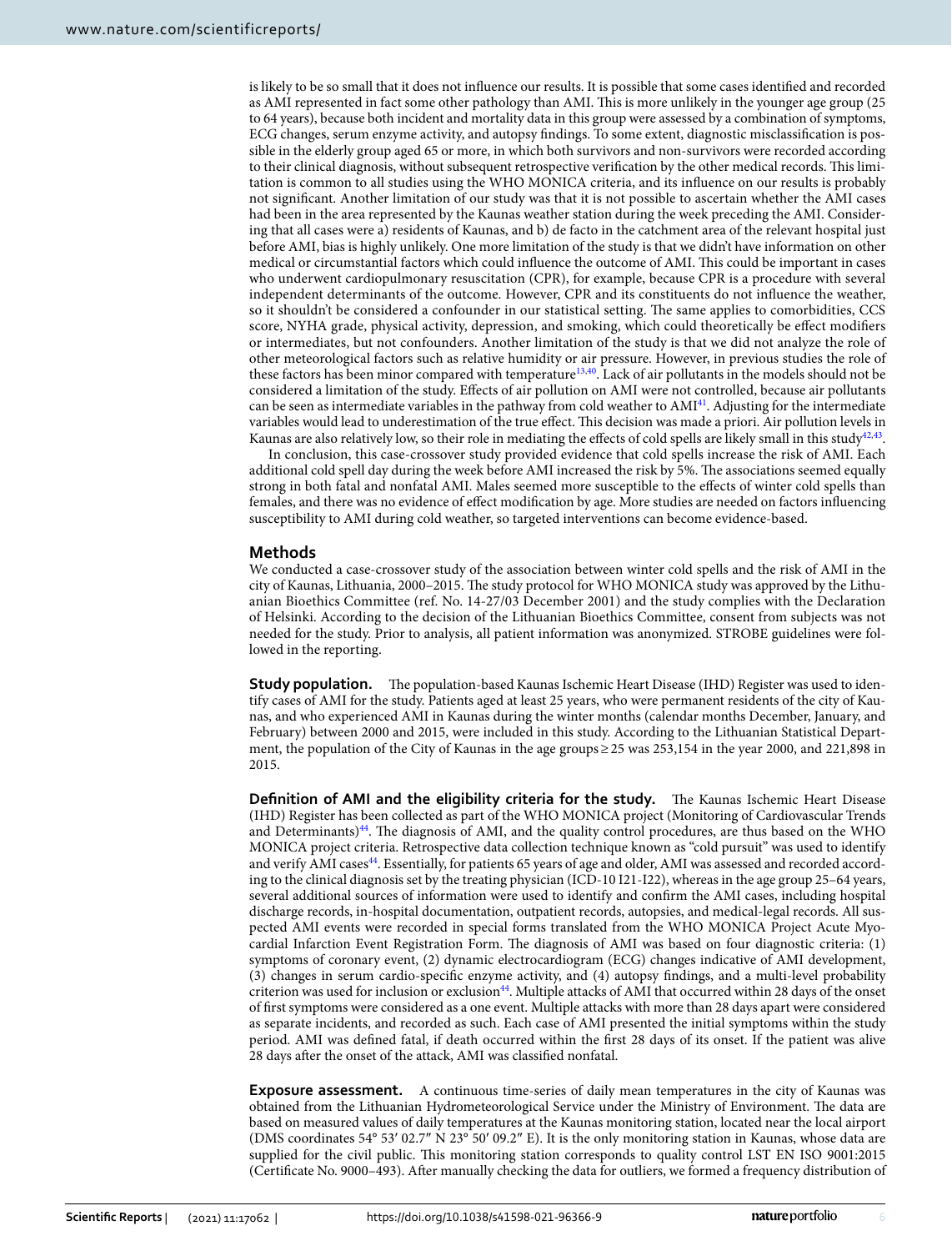daily mean temperatures over the winter months (December, January, February) of the study period 1.1.2000– 31.12.2015. Winter cold spell day was defned as a day with mean temperature below the 5th percentile of the frequency distribution. Specifed durations of cold spells were set a priori, with 2 complementary approaches for the main efect: (a)≥1 cold spell day,≥2 cold spell days,≥3 cold spell days, and≥4 cold spell days in a consecutive order during the week preceding AMI, with each stratum analyzed separately; (b) The absolute number of cold spell days during the week preceding AMI as a continuous variable, with values from 0 to 7, without the requirement for consecutive order, including all variations in the one model.

**Statistical analyses.** For each case, we defned a one-week Hazard Period preceding the AMI, including the date of AMI and the 6 preceding days, taking into account the potential time lag between the cold exposure and AMI. We used the same calendar days of the other study years to defne 15 Reference Periods for each case. The occurrence of cold spells between Hazard Period and the Reference Periods forms a contrast for the statistical analyses. We applied conditional logistic regression using PROC PHREG in SAS, applying the discrete logistic model and forming a stratum for each case. Odds Ratio (OR) with 95% confdence intervals (95% CI) was used as the measure of efect. Long time trends were controlled by an indicator variable of 4-year intervals over the study period. Weekdays and holidays were controlled by the design.

We performed a priori stratifed analyses for the diferent cold spell defnitions. We conducted a priori stratifed analyses by survival at 28 days. We conducted a priori subgroup analyses by sex and age for 2 age groups: 25–64 and≥65 years. Te z-test was used to test for signifcant diference between log odds ratios with the following Eq.  $(1)$  $(1)$ :

<span id="page-6-15"></span>
$$
Z = (E_1 - E_2) / \sqrt{SE(E_1)^2 + SE(E_2)^2}
$$
 (1)

where Z denotes the Z-test;  $E_1$  and  $E_2$  are the effect estimates (i.e. ln (RR)) of two subgroups;  $SE(E_1)$  and  $SE(E_2)$ are corresponding Standard Errors of  $E_1$  and  $E_2$ <sup>45</sup>.

Several sensitivity analyses were performed to assess robustness of the results. We replaced our season-specifc cold spell defnition with the more common annual cold spell defnition, where cold spell day is defned as a day with temperature below the 5th percentile of the frequency distribution of daily temperatures over the entire study period, not just winter months. Tis sensitivity analysis was frst performed for the winter cases of AMI, similar to the main analyses, and then for all 16,071 cases of AMI that occurred during the study years regardless of the season. We also repeated the main analyses using  $T_{min}$  and  $T_{max}$ , instead of  $T_{mean}$ , in the definition and assessment of cold spells. We supplemented the analyses of two age groups with more detailed stratifed analyses by 10-year age intervals. Te purpose of these analyses was to investigate whether any within-group heterogeneity could have balanced the estimates in a way that could have masked efect modifcation by age. Finally, we performed the analyses of specifc age-sex-groups using both cold spell defnitions to ensure these results remain robust (Supplemental Material, Table S1).

All analyses were conducted with SAS (SAS, V.9.4; SAS Institute).

### **Data availability**

The data on AMI cases were obtained from Institute of Cardiology under the Lithuanian University of Health Sciences. Data are not accessible online. Temperature data comes from Lithuanian Hydrometeorological Service. Data are not accessible online.

Received: 7 May 2021; Accepted: 4 August 2021 Published online: 23 August 2021

#### **References**

- <span id="page-6-0"></span>1. Roth, G. A. *et al.* Global burden of cardiovascular diseases and risk factors, 1990–2019: Update from the GBD 2019 Study. *J. Am. Coll. Cardiol.* **76**, 2982–3021 (2020).
- <span id="page-6-1"></span>2. Timmis, A. *et al.* European society of cardiology: Cardiovascular disease statistics 2019. *Eur. Heart J.* **41**, 12–85 (2020).
- <span id="page-6-2"></span>3. Fares, A. Winter cardiovascular diseases phenomenon. *North Am. J. Med. Sci.* **5**, 266–279 (2013).
- <span id="page-6-3"></span>4. Bhaskaran, K. *et al.* Efects of ambient temperature on the incidence of myocardial infarction. *Heart* **95**, 1760–1769 (2009).
- <span id="page-6-4"></span>5. Katiyo, S., Dorey, S. & Bone, A. The cold weather plan for England. PHE. (2018).
- <span id="page-6-5"></span>6. Tompson, P. D. *et al.* Exercise and acute cardiovascular events. *Circulation* **115**, 2358–2368 (2007).
- <span id="page-6-6"></span>7. Holmér, I., Hassi, J., Ikäheimo, T. M. & Jaakkola, J. J. K. Cold stress: Efects on performance and health. *Patty's Toxico.* **97**, 1–26 (2012).
- <span id="page-6-7"></span>8. Manou-Stathopoulou, V. et al. The effects of cold and exercise on the cardiovascular system. *Heart* 101, 808-820 (2015).
- <span id="page-6-8"></span>9. Nagelkirk, P. R., Hogan, K. B. & Hoare, J. M. Ambient temperature afects thrombotic potential at rest and following exercise. *Tromb. Res.* **130**, 248–252 (2012).
- <span id="page-6-9"></span>10. Sheth, T., Nair, C., Muller, J. & Yusuf, S. Increased winter mortality from acute myocardial infarction and stroke: The effect of age. *J. Am. Coll. Cardiol.* **33**, 1916–1919 (1999).
- 11. Jiaojiao, G. et al. The association between cold spells and admissions of ischemic stroke in Hefei, China: Modified by gender and age. *Sci. Total Environ.* **699**, 140–147 (2019).
- <span id="page-6-10"></span>12. Bokenes, L., Alexandersen, T. E., Osterud, B., Tveita, T. & Mercer, J. B. Physiological and haematological responses to cold exposure in the elderly. *Int. J. Circumpolar Health.* **59**, 216–221 (2000).
- <span id="page-6-11"></span>13. Bhaskaran, K. *et al.* Short term efects of temperature on risk of myocardial infarction in England and Wales: Time series regression analysis of the Myocardial ischaemia national audit project. *BMJ* **341**, c3823 (2010).
- <span id="page-6-13"></span>14. Wolf, K. *et al.* Air Temperature and the occurrence of myocardial infarction in Augsburg, Germany. *Circulation* **120**, 735–742 (2009).
- <span id="page-6-12"></span>15. Davídkovová, H. *et al.* Impacts of hot and cold spells difer for acute and chronic ischaemic heart diseases. *BMC Public Health* **14**, 480 (2014).
- <span id="page-6-14"></span>16. Coenen, S. *et al.* Environmental triggers of acute myocardial infarction: Does air pollution matter?. *Eur. Heart J.* **34**, 1769 (2013).

7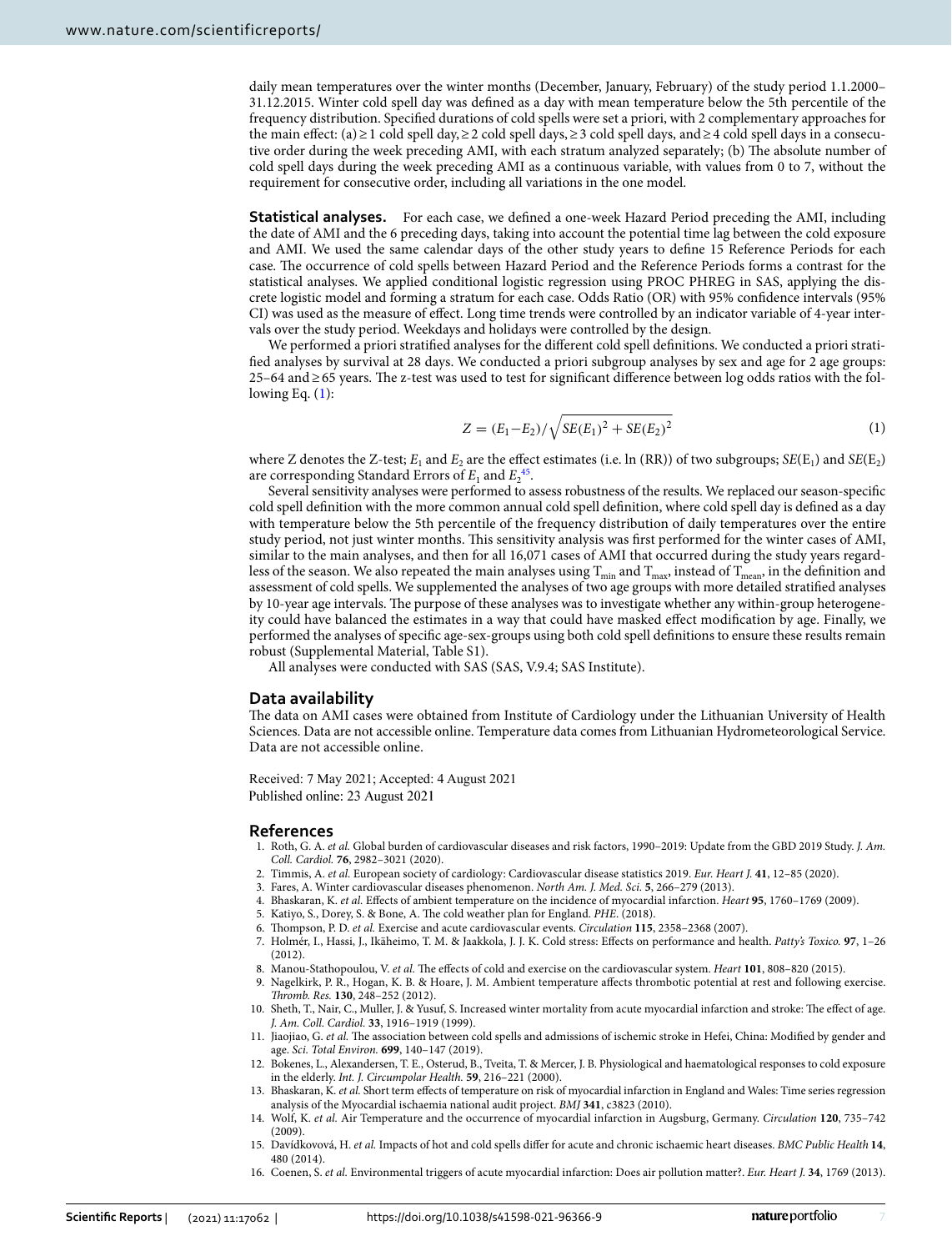- <span id="page-7-0"></span>17. Liu, X. *et al.* Association between extreme temperature and acute myocardial infarction hospital admissions in Beijing, China: 2013–2016. *PLoS ONE* **13**, e0204706 (2018).
- <span id="page-7-1"></span>18. Liukaitytė, J. Quantitative evaluation of biometeorological conditions in Lithuania. Doctoral dissertation. Preprint at [http://www.](http://www.hkk.gf.vu.lt/publikacijos/2011_Liukaityte_disertacija_santrauka.pdf) [hkk.gf.vu.lt/publikacijos/2011\\_Liukaityte\\_disertacija\\_santrauka.pdf](http://www.hkk.gf.vu.lt/publikacijos/2011_Liukaityte_disertacija_santrauka.pdf) (2011).
- 19. Styra, D., Usovaite, A., Damauskaite, J. & Juozulynas, A. Leaps in cardiovascular diseases afer a decrease of hard cosmic ray fux and atmospheric pressure in Vilnius city in 2004–2007. *Int. J. Biometeorol.* **53**, 471–477 (2009).
- <span id="page-7-2"></span>20. Radišauskas, R., Vaičiulis, V., Ustinavičienė, R. & Bernotienė, G. Te efect of atmospheric temperature and pressure on the occurrence of acute myocardial infarction in Kaunas. *Medicina* **49**, 447–452 (2013).
- <span id="page-7-3"></span>21. Ferreira, L. C. M. *et al.* Ambient temperature and mortality due to acute myocardial infarction in Brazil: An ecological study of time-series analyses. *Sci. Rep.* **9**, 13790 (2019).
- 22. Medina, R. M. & Schwartz, J. Temperature, temperature extremes, and mortality: A study of acclimatisation and efect modifcation in 50 US cities. *Occup. Environ. Med.* **64**, 827–833 (2007).
- <span id="page-7-4"></span>23. Braga, A. L., Zanobetti, A. & Schwartz, J. Te efect of weather on respiratory and cardiovascular deaths in 12 U.S. cities. *Environ. Health Perspect.* **110**, 859–863 (2002).
- <span id="page-7-5"></span>24. Cheng, J. *et al.* Winter temperature and myocardial infarction in Brisbane, Australia: Spatial and temporal analyses. *Sci. Total Environ.* **715**, 136860 (2020).
- <span id="page-7-6"></span>25. Danet, S. R. F., Montaye, M., Beauchant, S., Lemaire, B. & Graux, C. Unhealthy efects of atmospheric temperature and pressure on the occurrence of myocardial infarction and coronary deaths: A 10-year survey: The Lille-World Health Organization MONICA project. *Circ. J.* **100**, E1–E7 (1999).
- <span id="page-7-18"></span>26. Hopstock, L. A. *et al.* The effect of daily weather conditions on myocardial infarction incidence in a subarctic population: The Tromsø Study 1974–2004. *J. Epidemiol. Commun. Health.* **66**, 815–820 (2012).
- <span id="page-7-7"></span>27. Morabito, M. *et al.* Relationships between weather and myocardial infarction: A biometeorological approach. *Int. J. Cardiol.* **105**, 288–293 (2005).
- <span id="page-7-8"></span>28. Modesti, P. A. *et al.* Weather-related changes in 24-hour blood pressure profle: Efects of age and implications for hypertension management. *Hypertension* **47**, 155–161 (2006).
- <span id="page-7-9"></span>29. Neild, P. J. *et al.* Cold-induced increases in erythrocyte count, plasma cholesterol and plasma fbrinogen of elderly people without a comparable rise in protein C or factor X. *Clin. Sci. (Lond).* **86**, 43–48 (1994).
- <span id="page-7-10"></span>30. Opper, C. *et al.* Lowering of body temperature afects human platelet functions and norepinephrine release. *Pharmacol. Biochem. Behav.* **51**, 217–221 (1995).
- 31. Heppell, R., Hawley, S. K. & Channer, K. S. Snow shoveller's infarction. *BMJ* **302**, 469–470 (1991).
- 32. Stout, R. W. & Crawford, V. Seasonal variations in fbrinogen concentrations among elderly people. *Lancet* **338**, 9–13 (1991).
- <span id="page-7-11"></span>33. Crawford, V. L., Sweeney, O., Coyle, P. V., Halliday, I. M. & Stout, R. W. The relationship between elevated fibrinogen and markers of infection: A comparison of seasonal cycles. *QJM* **93**, 745–750 (2000).
- <span id="page-7-12"></span>34. Kienbacher, C. L. *et al.* Extreme weather conditions as a gender-specifc risk factor for acute myocardial infarction. *Am. J. Emerg. Med.* **43**, 50–53 (2021).
- <span id="page-7-13"></span>35. Guščinskienė, J. & Čiburienė, J. Labour market in Lithuania: Gender situation. *Verslas, vadyba ir studijos.* 271–284 (2009).
- <span id="page-7-14"></span>36. Radisauskas, R. *et al.* Long-term survival afer acute myocardial infarction in Lithuania during transitional period (1996–2015): Data from population-based Kaunas Ischemic heart disease register. *Medicina* **55**, 357 (2019).
- <span id="page-7-15"></span>37. Möller-Leimkühler, A. M. Gender diferences in cardiovascular disease and comorbid depression. *Dialogues Clin. Neurosci.* **9**, 71–83 (2007).
- <span id="page-7-16"></span>38. Maclure, M. Te Case-crossover design: A method for studying transient efects on the risk of acute Events. *Am. J. Epidemiol.* **133**, 144–153 (1991).
- <span id="page-7-17"></span>39. Ryti, N. R., Guo, Y. & Jaakkola, J. J. Global association of cold spells and adverse health efects: A systematic review and metaanalysis. *Environ. Health Perspect.* **124**, 12–22 (2016).
- <span id="page-7-19"></span>40. Shun, A. *et al.* Relationship between weather and onset of acute myocardial infarction: Can days of frequent onset be predicted?. *J. Cardiol.* **54**, 231–237 (2009).
- <span id="page-7-20"></span>41. Buckley, J. P., Samet, J. M. & Richardson, D. B. Commentary: Does air pollution confound studies of temperature?. *Epidemiology* **25**, 242–245 (2014).
- <span id="page-7-21"></span>42. The environmental implementation review 2019. Country report Lithuania. Preprint at [https://ec.europa.eu/environment/eir/pdf/](https://ec.europa.eu/environment/eir/pdf/report_lt_en.pdf) [report\\_lt\\_en.pdf](https://ec.europa.eu/environment/eir/pdf/report_lt_en.pdf) (2019).
- <span id="page-7-22"></span>43. Kaunas city environment monitoring. 2014 report. Preprint at [http://www.kaunas.lt/wp-content/uploads/sites/8/2015/04/Kauno](http://www.kaunas.lt/wp-content/uploads/sites/8/2015/04/Kauno-miesto-aplinkos-steb%C4%97senos-monitoringo-2014-met%C5%B3-atskaita.pdf)[miesto-aplinkos-steb%C4%97senos-monitoringo-2014-met%C5%B3-atskaita.pdf](http://www.kaunas.lt/wp-content/uploads/sites/8/2015/04/Kauno-miesto-aplinkos-steb%C4%97senos-monitoringo-2014-met%C5%B3-atskaita.pdf) (2014).
- <span id="page-7-23"></span>44. The WHO MONICA Project. Preprint at https://www.thl.fi/monica/index.html. Accessed 11 Feb 2021.
- <span id="page-7-24"></span>45. Liu, Y. *et al.* Short-term efects of cold spells on hospitalizations for acute exacerbation of chronic obstructive pulmonary disease: A time-series study in Beijing, China. *BMJ Open* **11**, e039745 (2021).

# **Acknowledgements**

The authors wish to thank the researcher Ph.D. Deivydas Kiznys from Vytautas Magnus University for his help with the database construction.

# **Author contributions**

V.V., J.J. and N.R. initiated and designed the study. N.R. served as the project leader. D.L., R.R. and A.T. collected and curated the AMI data. V.V. collected the weather data from Lithuanian Hydrometeorological Service, and conducted quality control measures and statistical preparations. N.R. designed the SAS-program for the main analyses and executed the statistical analyses. N.R. and J.J. contributed special expertise in modeling the health efects of weather, with scientifc input in the interpretation of the results. R.R. and A.T. contributed special expertise in cardiology in the Lithuanian setting, with scientifc input in the interpretation of the results. V.V. and N.R. drafed the manuscript, with other authors reviewing and editing the text. All authors have accepted the fnal version.

# **Funding**

This project has received funding from the European Social Fund (Title: "The impact of climate change on public health", Project No. 09.3.3-LMT-K-712-19-0002) under Grant Agreement with the Research Council of Lithuania (LMTLT). J.J. and N.R. were supported by the Academy of Finland [Grant Number 310372 (GLORIA Consortium)].